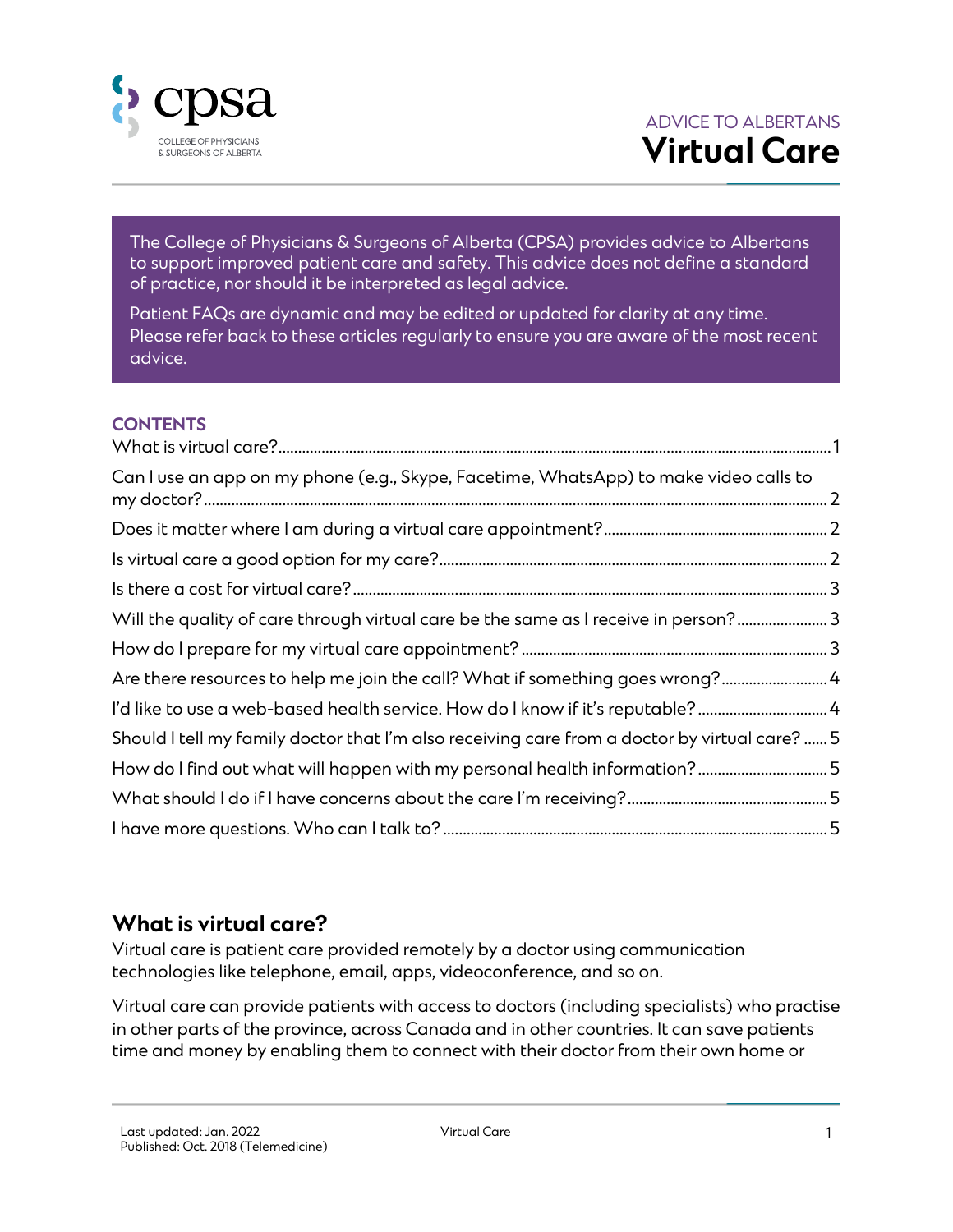

other convenient location rather than travelling to appointments.

# <span id="page-1-0"></span>**Can I use an app on my phone (e.g., Skype, Facetime, WhatsApp) to make video calls to my doctor?**

Not all apps have the appropriate security needed to keep your health information private and secure. Your doctor may ask you to use a specific app or other technology to ensure you are protected, but will consider what is easily available to you.

### <span id="page-1-1"></span>**Does it matter where I am during a virtual care appointment?**

Yes. You should be in a quiet, private space and use a secure connection (e.g., landline or password-protected Wi-Fi) to help keep your information confidential. Don't use a public "hotspot" in places like a shopping mall or coffee shop, as these are not secure.

If your appointment will be by videoconference, check in advance that your Internet connection is fast enough to support a good experience.

If you are outside Canada, your doctor may not be able to provide you with virtual care, as they may not have the licensing or liability protection to do so. Speak to your doctor if you have questions.

#### <span id="page-1-2"></span>**Is virtual care a good option for my care?**

Patients can receive excellent care through virtual appointments, but it's not appropriate for every patient or every situation. It depends on your medical concern, if a physical exam is necessary, and if you have access to other local resources you might need, like laboratory testing or diagnostic imaging.

Doctors are not obligated to provide virtual care and may require you to attend your appointment in person. What's best for the patient drives the decision for whether to use virtual care.

If the doctor thinks you need to be seen in person, they will make arrangements to see you in the clinic or with an appropriate healthcare provider as close to you as possible.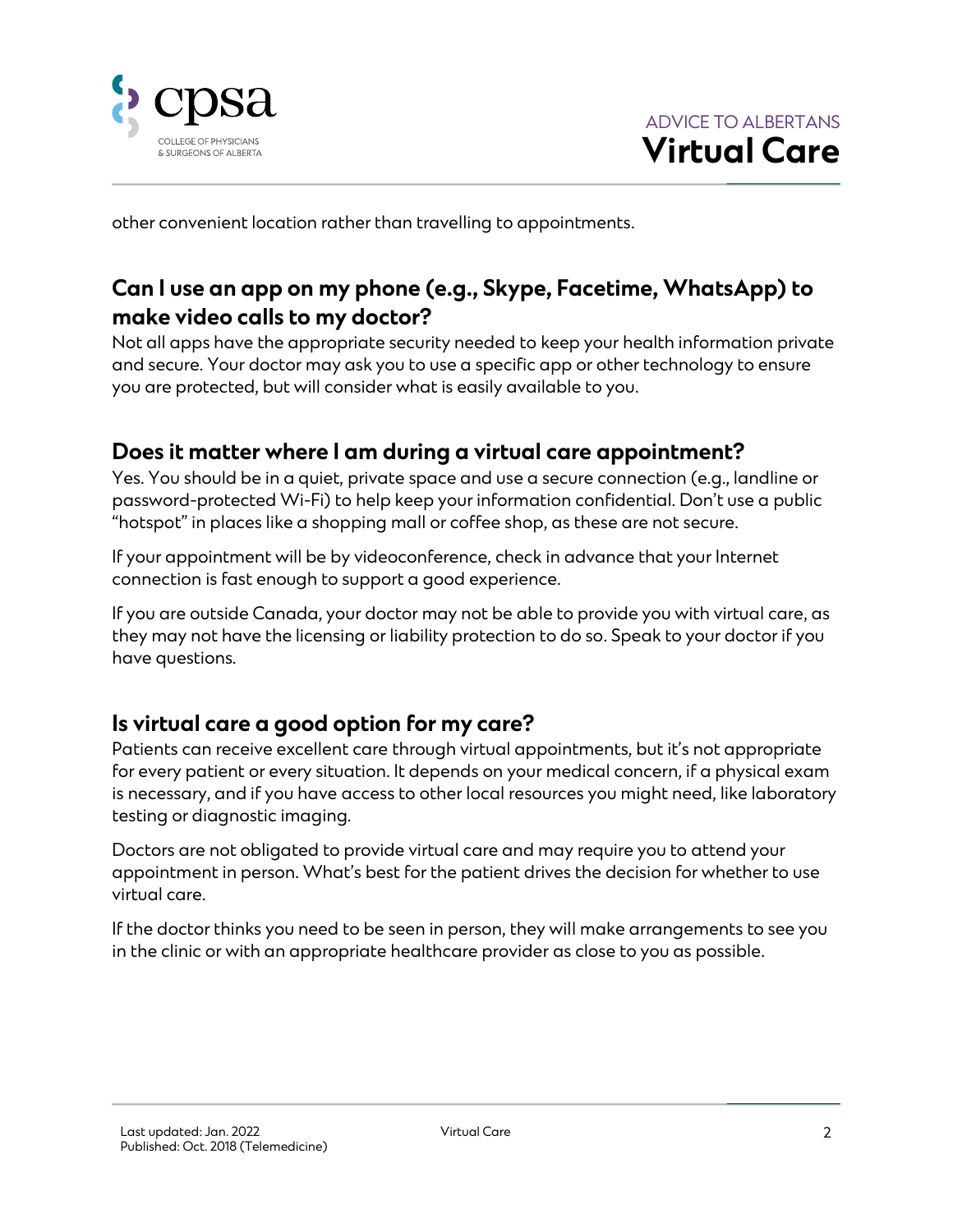

## <span id="page-2-0"></span>**Is there a cost for virtual care?**

There is no cost to Alberta patients for any services provided through publically-funded healthcare programs, whether delivered by virtual care or in person. However, doctors may charge a fee for uninsured services. Under our *[Charging for Uninsured Professional Services](http://www.cpsa.ca/standardspractice/charging-for-uninsured-professional-services/)* standard of practice, doctors must inform their patients about any fees before providing the service.

Private online doctor services and apps often do charge patients directly, either on a payper-visit basis or through a monthly fee. Pricing information should be posted on the website or app. Private health insurance may help pay these costs for patients with coverage.

If you're unclear about fees or insurance coverage, ask for more information before providing your payment information or using the service.

## <span id="page-2-1"></span>**Will the quality of care through virtual care be the same as I receive in person?**

Yes. The doctor will ask you about your health concerns, take a relevant history, conduct an appropriate examination, request diagnostic tests if indicated, refer you for consultation as necessary, give you their diagnosis, explain the benefits and risks of treatment options, obtain your informed consent and ensure appropriate follow-up.

If a prescription is part of your treatment plan, it's vitally important you tell the doctor about any allergies and other medications or substances you may be taking (e.g., vitamins, herbal supplements, over-the-counter medications, etc.); your safety depends on it.

The doctor should also advise you what to do in an emergency situation or if you need medical attention between appointments.

#### <span id="page-2-2"></span>**How do I prepare for my virtual care appointment?**

You can ask the doctor's office how to send any items that will make the visit more efficient, such as symptom questionnaires or photos related to the medical problem. Complete and submit any required forms to give your consent for the use of virtual visits, including video appointments and text messaging.<sup>i</sup>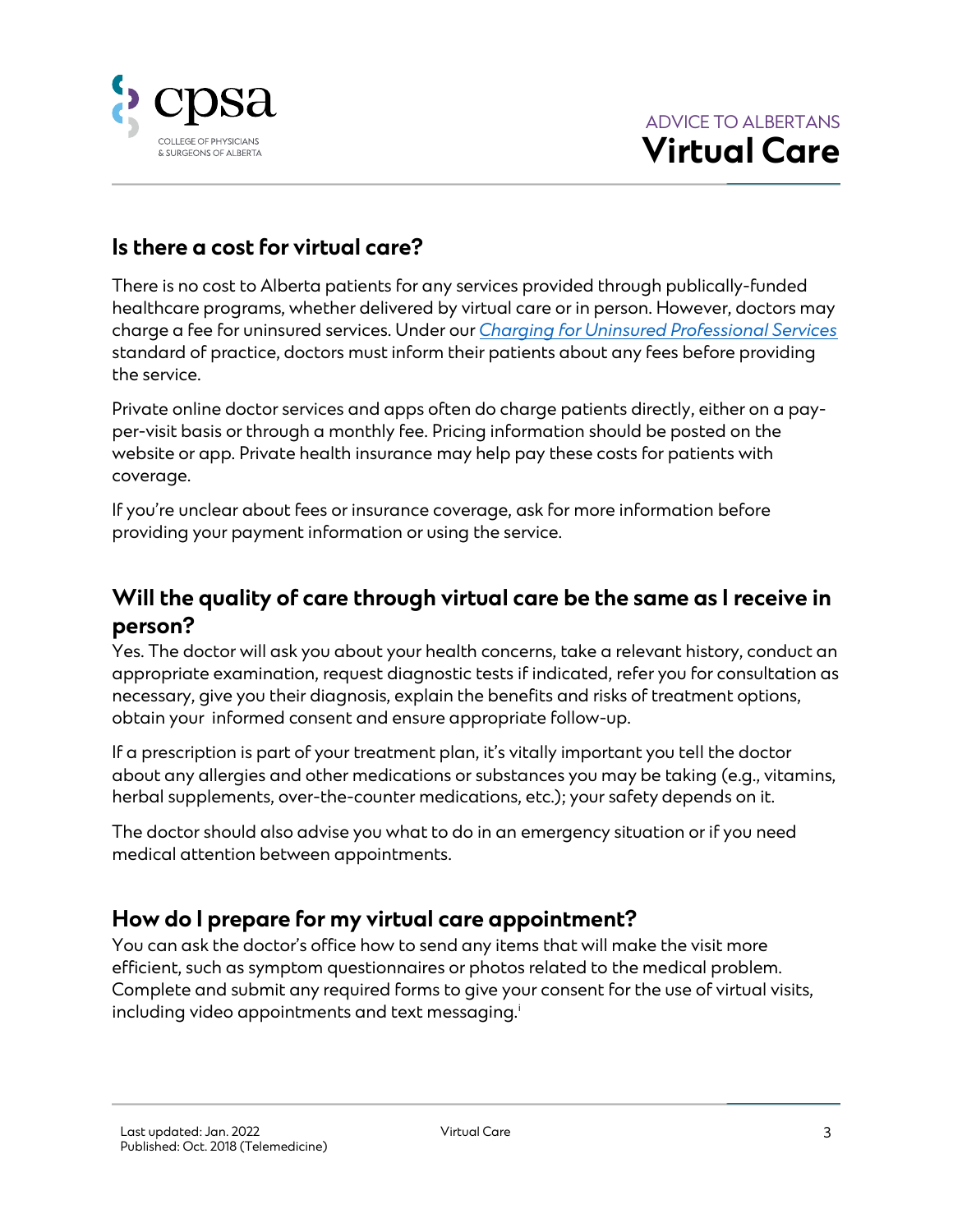

# <span id="page-3-0"></span>**Are there resources to help me join the call? What if something goes wrong?**

Your doctor should provide you with instructions on what to do if anything goes wrong during the virtual care appointment. If they don't, ask what you should do if you get disconnected.

# <span id="page-3-1"></span>**I'd like to use a web-based health service. How do I know if it's reputable?**

Web-based health services can be a convenient and easy way to access medical advice, but it's important to know where the doctor is licensed and whether they have the right training and experience to provide safe, effective care.

Physicians providing virtual care to Albertans must be licensed with CPSA unless:

- the medical care is not readily available in Alberta (e.g., specialty care);
- the care is being provided to ensure follow-up or continuity of care to a patient who has relocated to Alberta, until the patient finds a local primary care provider; or
- the virtual care encounter is for emergency assessment or treatment of the patient where there are no other care options available.

Be aware that other countries might not have the same clinical standards or privacy requirements as Canada.

All doctors who participate in the online service should be listed on the service's website, along with information about their experience and training. It's also a good idea to check the website of the medical regulator in the doctor's home jurisdiction for details about the doctor's credentials and discipline history. You can usually find out where the service is located by looking at the contact information on the website.

To look up Canadian doctors, go to the appropriate provincial or territorial medical regulator liste[d here.](https://fmrac.ca/members/)